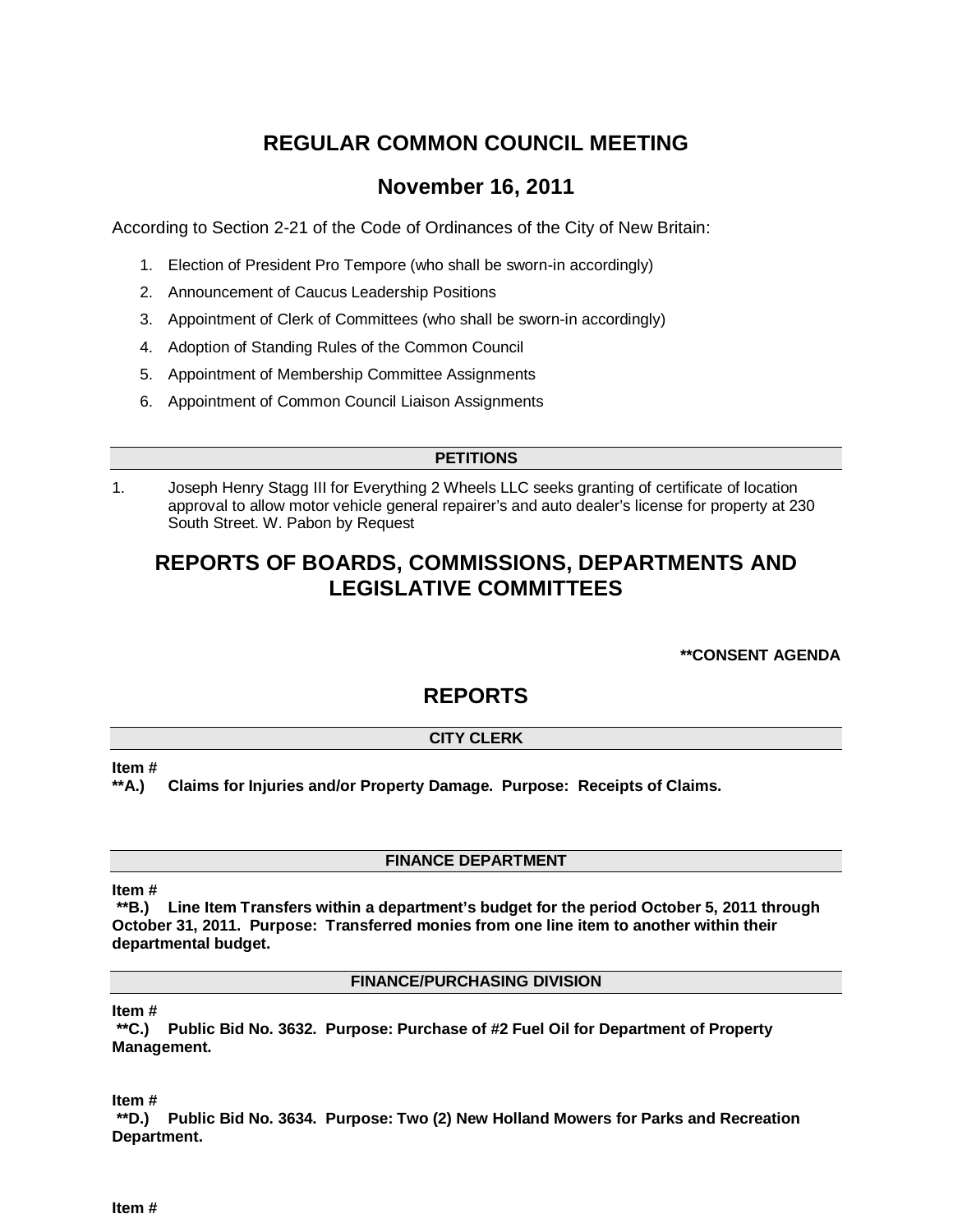**\*\*E.) Public Bid No. 3638. Purpose: Liquid Corrosion Inhibitor, Calcium Chloride for Public Works Department.**

**Item #**

**\*\*F.) Emergency Purchase Order. Purpose: Glass Replacement and Repairs at Badolato Garage.** 

#### **Item #**

**\*\*G.) Cooperative Purchasing. Purpose: Bix Tex Trailer for Parks and Recreation Department.** 

#### **Item #**

**\*\*G.1) Public Bid No. 3605. Purpose: Mini Van for Parks and Recreation Department, Community Services Division.** 

#### **TAX DEPARTMENT**

**Item #**

**\*\*H.) Tax Abatements, Corrections and Refunds.** 

# **RESOLUTIONS**

#### **Item #**

**1.) CDBG Grant of Neighborhood Stabilization Program III Funds. Purpose: Submit application to State to make funding commitments using CDBG grant NSP funds associated with 2011 Neighborhood Stabilization Amendment. L. Hermanowski**

#### **Item #**

**2.) 21st Century Community Learning Centers After School Program – Cohort 7. Purpose: After school programming at four elementary schools. S. Black, E. Magnuszewski**

# **Item #**

**3.) Purchase Approval – Police Department. Purpose: Trade-in of two (2) unusable motorcycles and allocate funds to appropriate one (1) motorcycle. C. Carlozzi, Jr., R. Centeno, L. Hermanowski, W. Pabon, E. Sanchez**

#### **Item #**

**4.) State Department of Education – After School Program Grant. Purpose: After school programming at two elementary schools. S. Black, E. Magnuszewski**

#### **Item #**

**5.) Corrective Quit Claim deed. Purpose: Conveying to Virginia M. Zeh one-half interest in portion of Raymond Road which abutted property of Willie N. Smart and Majesta Smart when discontinued in 1976 which conveyed to Willie N. Smart in 1981 subsequent to his death. M. Trueworthy**